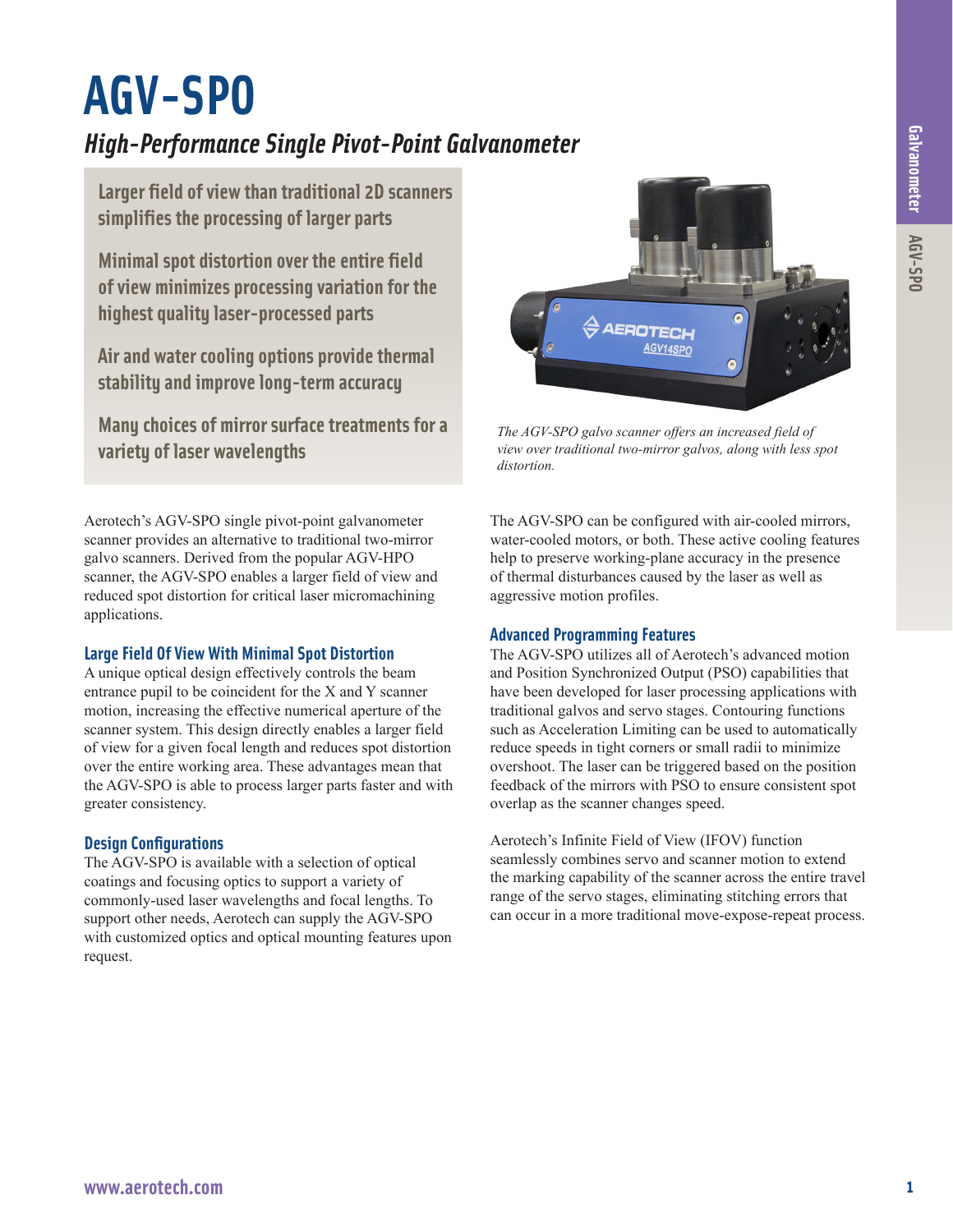## **AGV-SPO SPECIFICATIONS**

| <b>Mechanical Specifications</b>                |               | AGV14SPO                                |
|-------------------------------------------------|---------------|-----------------------------------------|
| <b>Optical Performance</b>                      |               |                                         |
| <b>Beam Aperture</b>                            |               | 14 mm                                   |
| <b>Maximum Scan Angle</b>                       |               | ±20°                                    |
| <b>Beam Displacement</b>                        |               | 35 mm                                   |
| Dither (Min. Incremental Motion) <sup>(2)</sup> |               | $0.3 \mu rad_{rms}$                     |
| Accuracy                                        |               | 50 µrad pk-pk                           |
| Repeatability <sup>(3)</sup>                    |               | $0.6 \ \mu rad_{rms}$                   |
| <b>Gain Error</b>                               |               | $0.05$ mrad                             |
| Non-Linearity                                   |               | 0.005%                                  |
| <b>Dynamic Performance</b>                      |               |                                         |
| <b>Tracking Error</b>                           |               | $0$ µsec                                |
| Peak Acceleration(4,5)                          |               | 60,000 m/s <sup>2</sup>                 |
| Continuous Acceleration(4,6)                    |               | 20,000 m/s <sup>2</sup>                 |
| Positioning Speed <sup>(4)</sup>                |               | $50 \text{ m/s}$                        |
| Processing Speed <sup>(4, 7, 8)</sup>           |               | $5 \text{ m/s}$                         |
| Jump & Settle Time, 1 mm Move <sup>(4,9)</sup>  |               | 700 µsec                                |
| <b>Stability</b>                                |               |                                         |
| Long-Term Drift                                 | <b>Offset</b> | 10 µrad/12 hrs                          |
|                                                 |               | 15 µrad/24 hrs                          |
|                                                 | Gain          | 10 ppm/24 hrs                           |
| <b>Thermal Drift</b>                            | Offset        | 20 µrad/°C                              |
|                                                 | Gain          | 1 ppm/°C                                |
| <b>Mechanical Specifications</b>                |               |                                         |
| Weight                                          |               | 5.1 kg                                  |
| <b>Material</b>                                 |               | Aluminum (Black Anodize and Blue Paint) |
| <b>MTBF (Mean Time Between Failure)</b>         |               | 20,000 hours                            |

Notes:

1. All angles are optical unless otherwise specified.<br>2. Without air cooling option.<br>3. After initial 3-hour warm-up, ambient temperature variation <±0.5°C.<br>4. Typical performance with f = 160 mm F-theta objective.<br>5. Base

8. Marking speed depends on allowable tracking error. 9. Settled to within 1% of move distance. 10.All specifications are per-axis unless otherwise noted.

| <b>Electrical Specifications</b> | AGV14SPO                                   |
|----------------------------------|--------------------------------------------|
| <b>Drive System</b>              | Brushless Direct-Drive Galvano Motor       |
| Feedback                         | Noncontact Rotary Encoder                  |
| Maximum Bus Voltage              | $±40$ VDC                                  |
| <b>Limit Switches</b>            | Optical Limit Switches and Software Limits |
| <b>Home Switch</b>               | At Center                                  |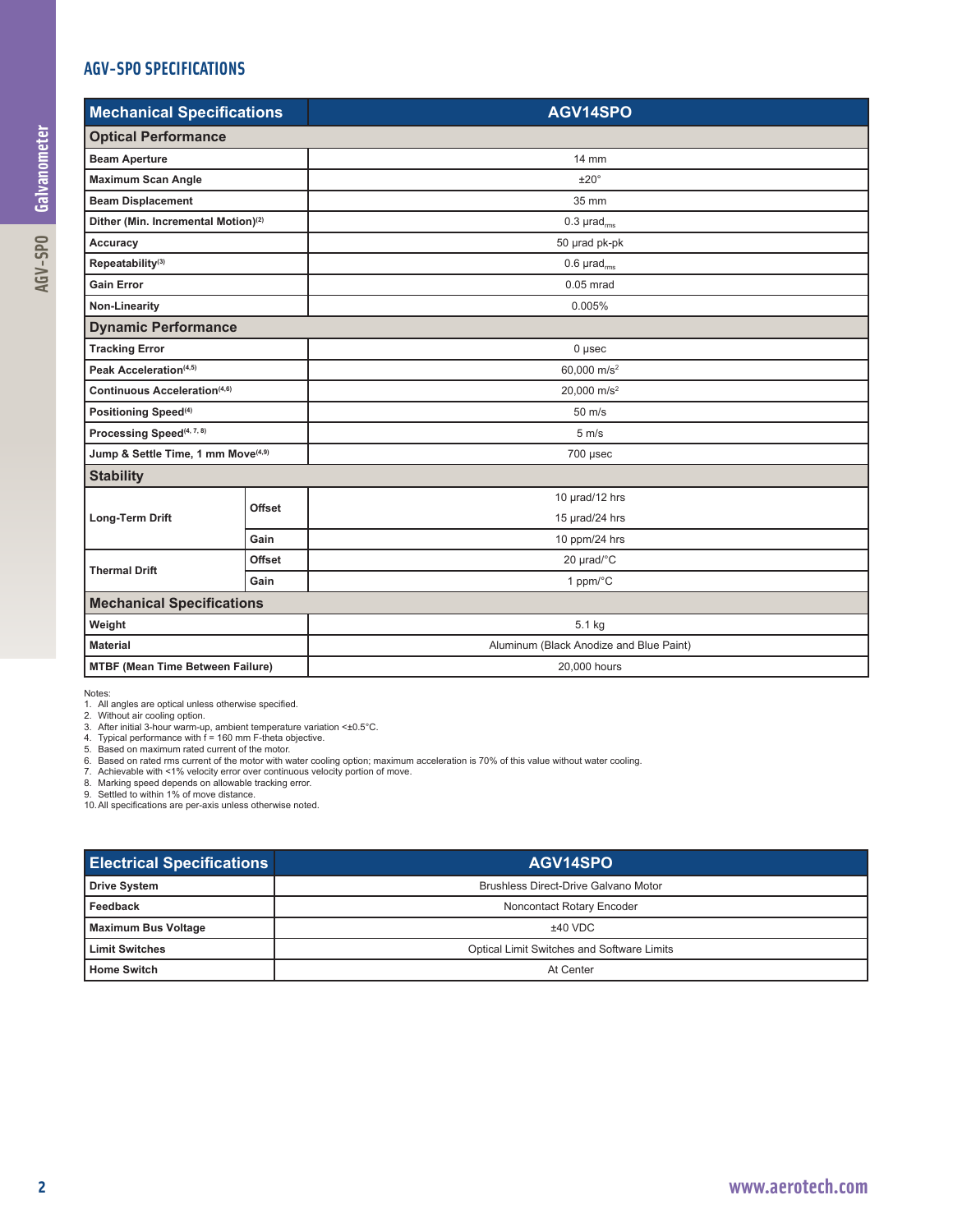# **AGV-SPO SPECIFICATIONS**

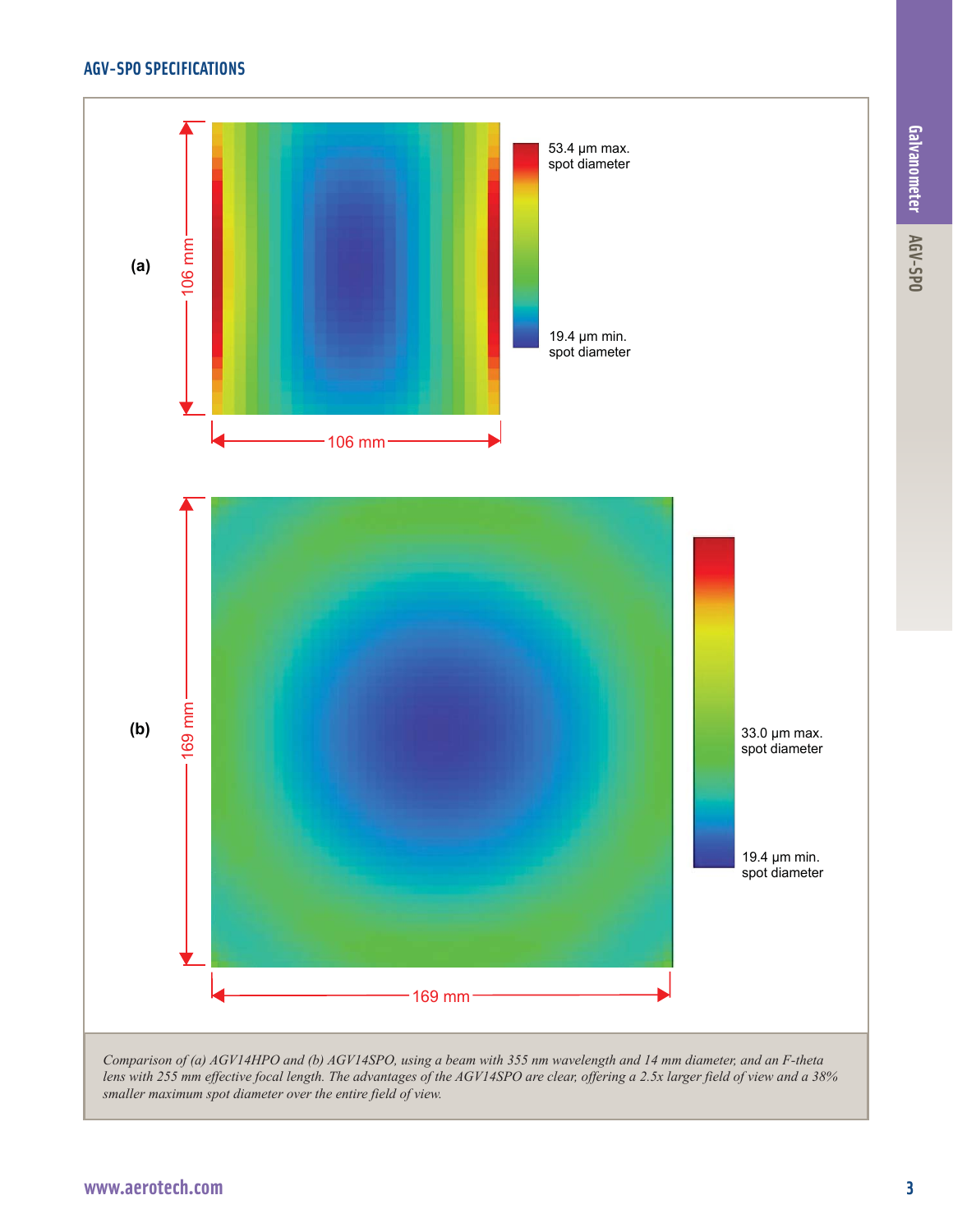# **AGV-SPO DIMENSIONS**